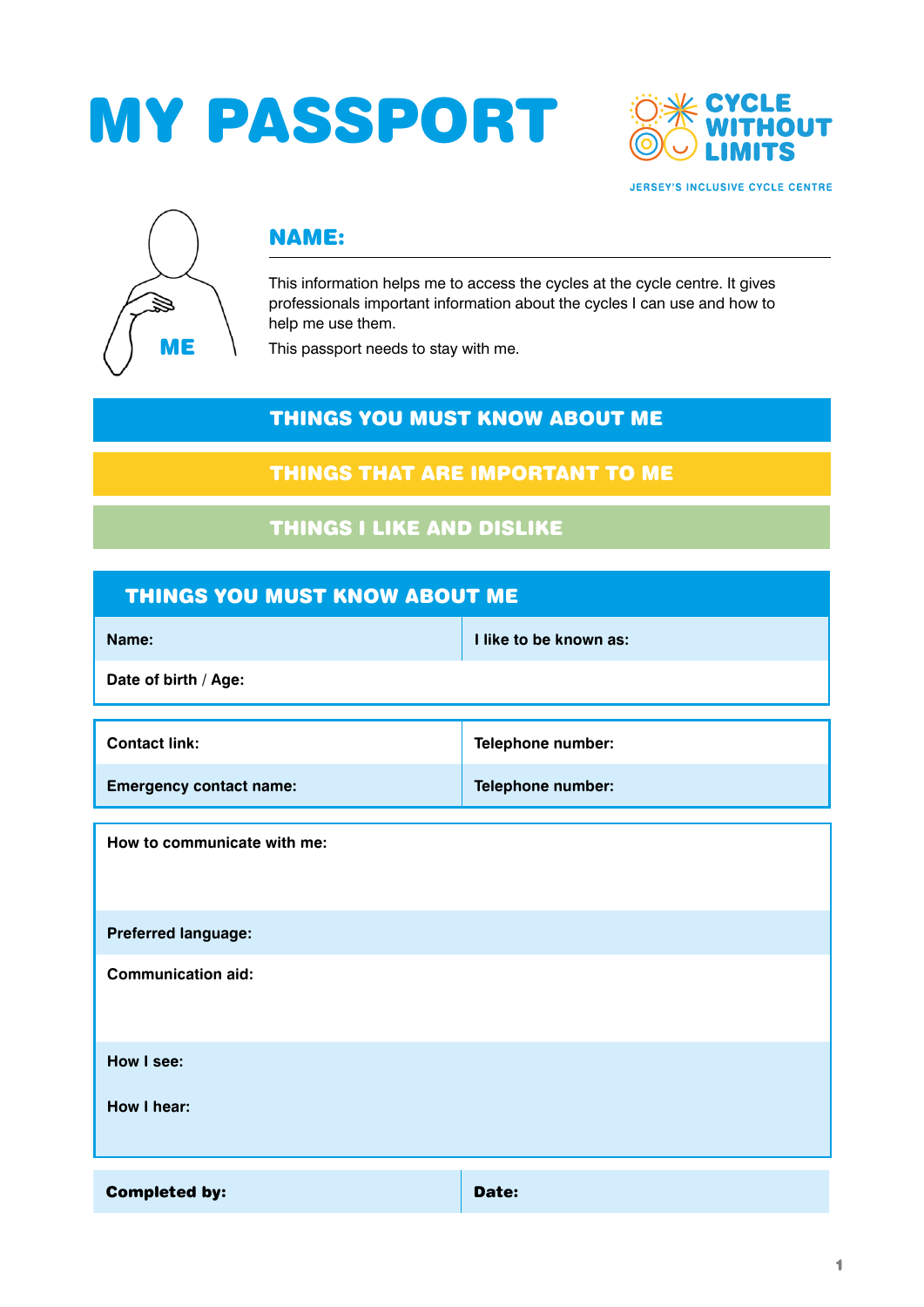**Relevant medical information:**

**Allergies:**

**Heart or breathing problems:**

**Important medication:**

**How I take my medication:**

#### WHAT TO DO IF I AM ANXIOUS:

Completed by: **Date: Date: Date:**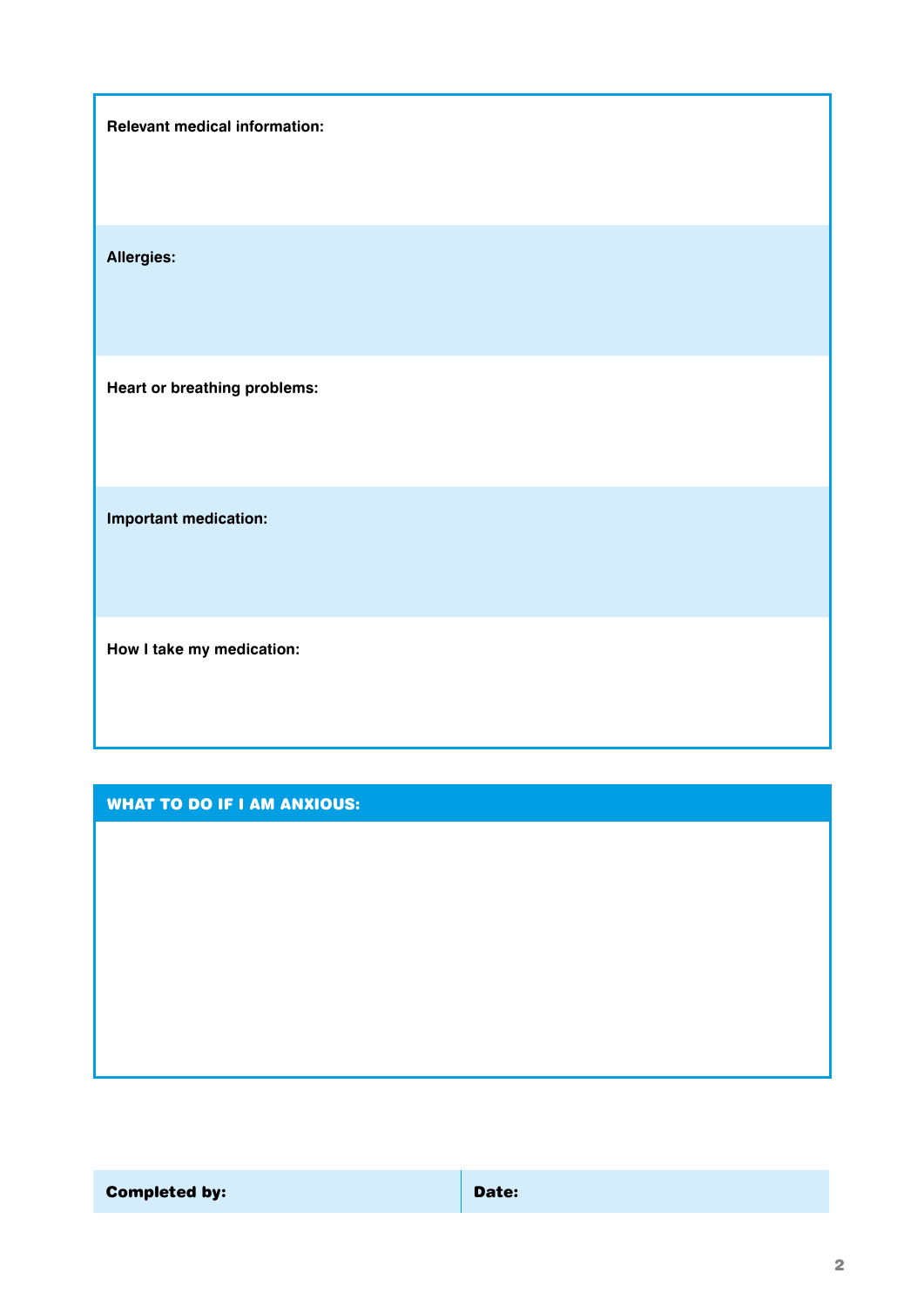| How I move around (walking aids, hoisting, slings, transfers):                              |  |  |  |  |
|---------------------------------------------------------------------------------------------|--|--|--|--|
|                                                                                             |  |  |  |  |
| <b>How I cycle</b><br>Cycles I use (please tick):                                           |  |  |  |  |
| I can ride on my own / by myself:<br>Yes<br>No                                              |  |  |  |  |
| How long can I ride Time:<br><b>Distance:</b><br>Where can I ride? (track, road, cyclepath) |  |  |  |  |
| How I eat or drink during my ride<br>Eating:<br><b>Drinking:</b>                            |  |  |  |  |
| How do you know I am in pain / am distressed / am about to have a fit / am tired or hungry: |  |  |  |  |
| Anything else you need to know about me that is important to me:                            |  |  |  |  |

| <b>Completed by:</b> |  |  |
|----------------------|--|--|
|----------------------|--|--|

Date: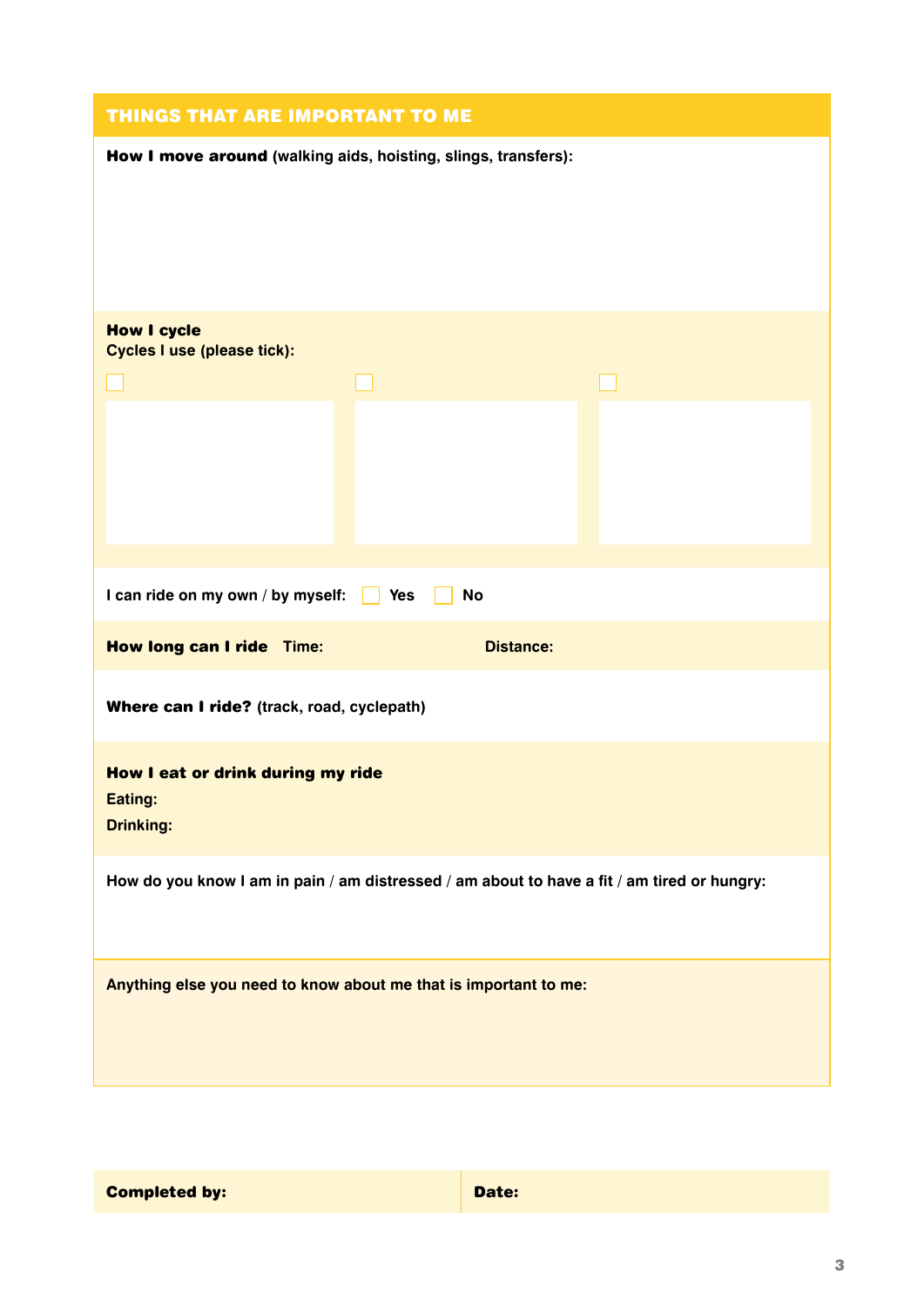Cycle set up (images, diagrams, notes)

#### THINGS I LIKE AND DISLIKE

#### **Things I like -** Please do this:

Likes: e.g. what makes me happy, things I like to do, watching TV, reading, music, routines. Environmental factors or sensory.

#### **Things I don't like -** Please don't do this

Dislikes: e.g. things which make me sad or distressed such as loud noises, wind, colours I don't like, physical touch

Completed by: **Date:** Date: